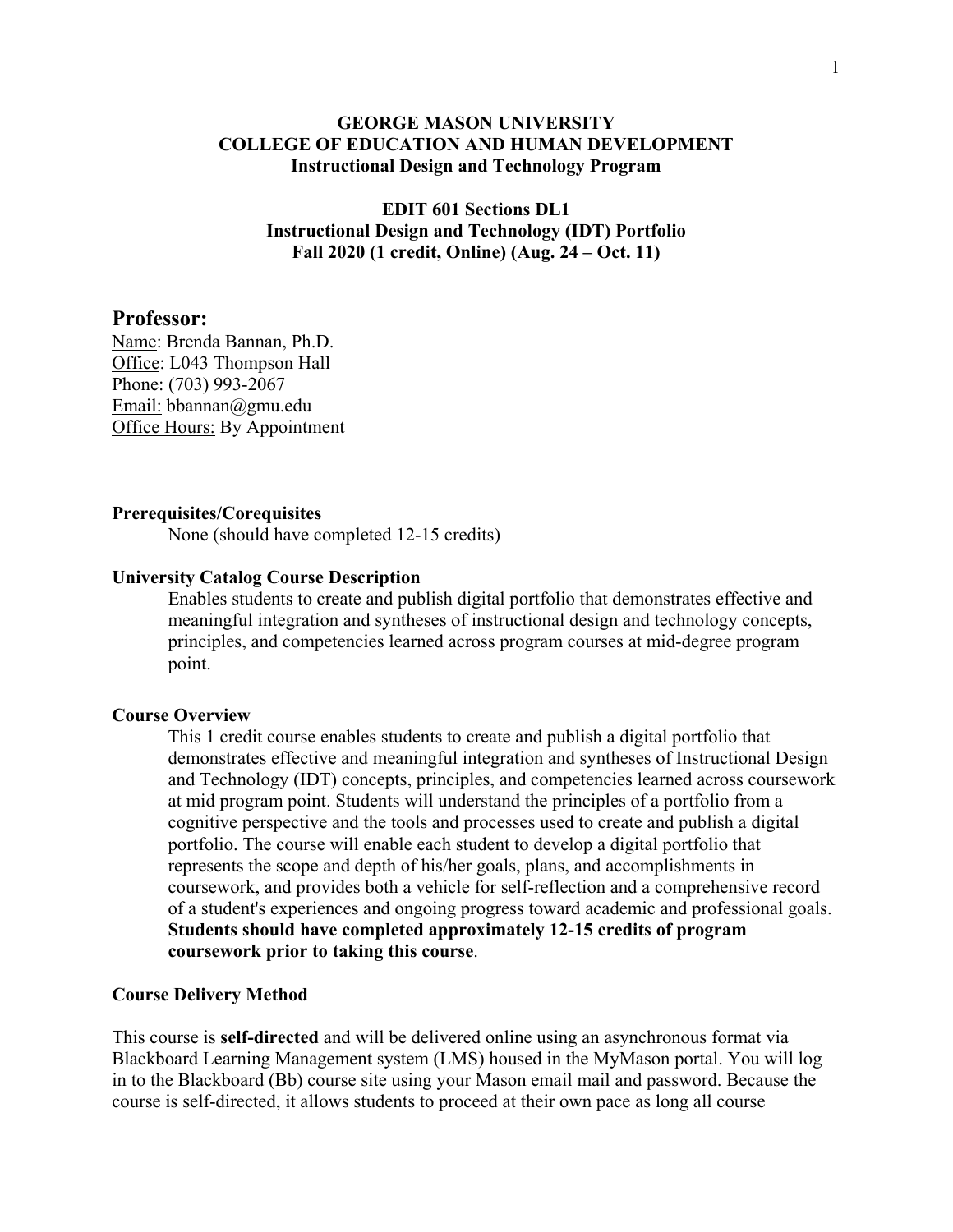requirements are completed and submitted by the end of the course period. However, there will be milestones along the way to enable the instructor to provide feedback. Peer feedback is also required. The course site will be available on August 24, 2020 at 9:00am.

**Under no circumstances, may candidates/students participate in online class sessions (either by phone or Internet) while operating motor vehicles. Further, as expected in a face-to-face class meeting, such online participation requires undivided attention to course content and communication.**

## *Technical Requirements*

• High-speed Internet access with standard up-to-date browsers. To get a list of Blackboard's supported browsers see: https://help.blackboard.com/Learn/Student/Getting Started/Browser Support#supported[browsers](https://help.blackboard.com/Learn/Student/Getting_Started/Browser_Support#supported-browsers)

To get a list of supported operation systems on different devices see: [https://help.blackboard.com/Learn/Student/Getting\\_Started/Browser\\_Support#tested](https://help.blackboard.com/Learn/Student/Getting_Started/Browser_Support#tested-devices-and-operating-systems)[devices-and-operating-systems](https://help.blackboard.com/Learn/Student/Getting_Started/Browser_Support#tested-devices-and-operating-systems)

- Students must maintain consistent and reliable access to their GMU email and Blackboard, as these are the official methods of communication for this course.
- Students will need a headset microphone for use with the Blackboard Collaborate web conferencing tool. [Delete this sentence if not applicable.]
- Students may be asked to create logins and passwords on supplemental websites and/or to download trial software to their computer or tablet as part of course requirements.
- The following software plug-ins for PCs and Macs, respectively, are available for free download:
	- o Adobe Acrobat Reader: <https://get.adobe.com/reader/>
	- o Windows Media Player: <https://support.microsoft.com/en-us/help/14209/get-windows-media-player>
	- o Apple Quick Time Player: [www.apple.com/quicktime/download/](http://www.apple.com/quicktime/download/)

## *Expectations***:**

- **Course Week:**
	- Asynchronous: Because asynchronous courses do not have a "fixed" meeting day, our week will **start** on Monday, and **finish** on Sunday.
- **Log-in Frequency**:
	- Asynchronous: Students must actively check the course Blackboard site and their GMU email for communications from the instructor, at a minimum this should be one time per week.
- **Participation**: Students are expected to actively engage in all course activities throughout the semester, which include viewing of all course materials, completing course activities and assignments, and participating in course discussions and group interactions.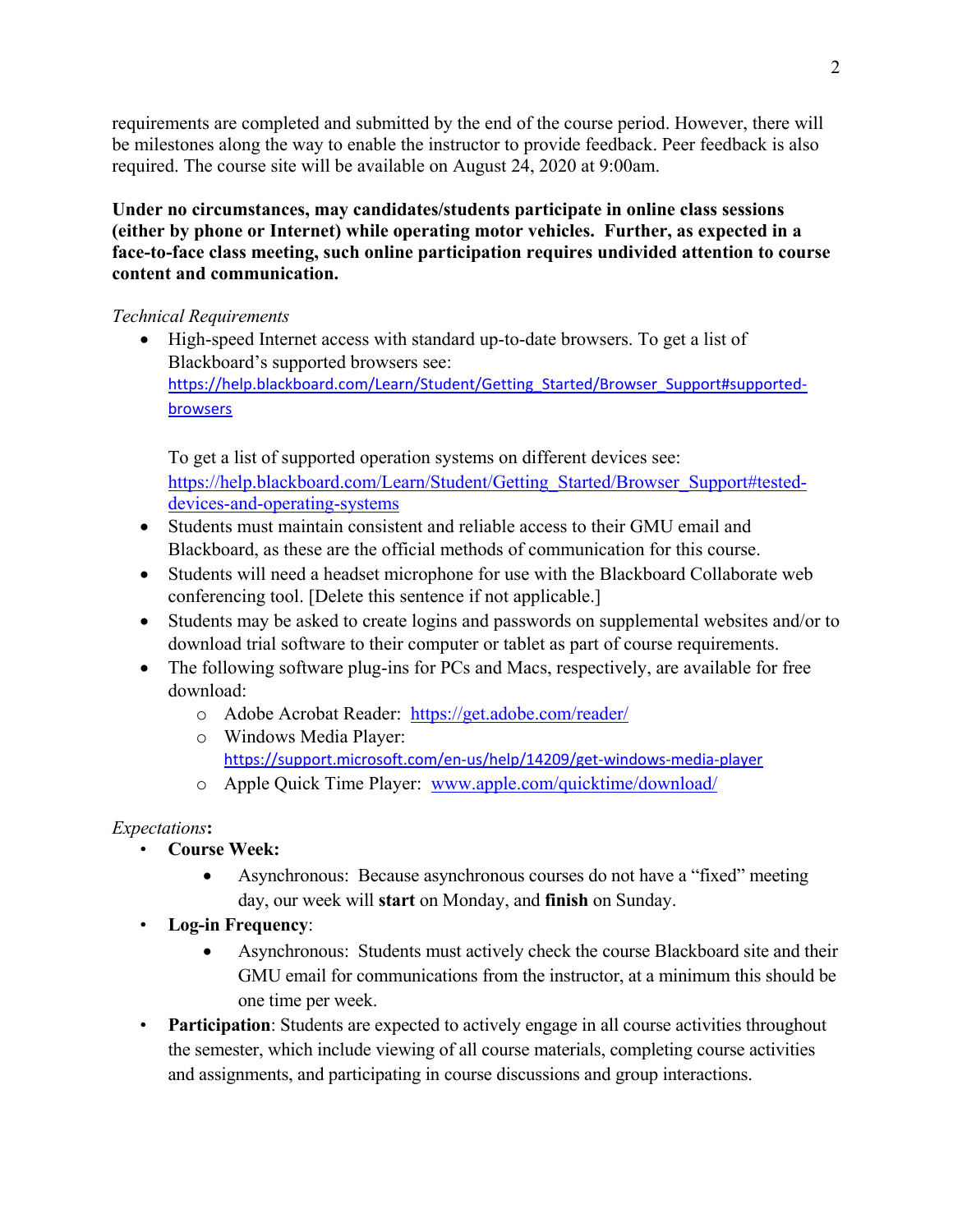- **Technical Competence**: Students are expected to demonstrate competence in the use of all course technology. Students are expected to seek assistance if they are struggling with technical components of the course.
- **Technical Issues**: Students should expect that they could experience some technical difficulties at some point in the semester and should, therefore, budget their time accordingly. Late work will not be accepted based on individual technical issues.
- **Workload**: Expect to log in to this course **at least 1 time a week** to read announcements, participate in the discussions, and work on course materials. This course is self-directed, so it is the student's responsibility to keep track of the weekly course schedule of topics, readings, activities and assignments. Students are also expected to keep up with **specific deadlines** and **due dates** listed in the **CLASS SCHEDULE** section of this syllabus.
- **Instructor Support:** Students may schedule a one-on-one meeting to discuss course requirements, content or other course-related issues. Those unable to come to a Mason campus can meet with the instructor via telephone or web conference. Students should email the instructor to schedule a one-on-one session, including their preferred meeting method and suggested dates/times.
- **Netiquette:** The course environment is a collaborative space. Experience shows that even an innocent remark typed in the online environment can be misconstrued. Students must always re-read their responses carefully before posting them, so as others do not consider them as personal offenses. *Be positive in your approach with others and diplomatic in selecting your words*. Remember that you are not competing with classmates, but sharing information and learning from others. All faculty are similarly expected to be respectful in all communications.
- **Accommodations:** Online learners who require effective accommodations to insure accessibility must be registered with George Mason University Disability Services.

### **Learner Outcomes or Objectives:**

This course is designed to enable students to:

- 1. Develop an understanding of the purposes, functions, and reflective nature of digital portfolios for growth and learning
- 2. Define and clarify academic and professional goals related to the IDT field
- 3. Formulate specific plans to achieve those goals through coursework and project-based activities
- 4. Reflect upon the artifacts completed
- 5. Reflect degree of proficiency of IDT competencies as an instructional designer by assimilation, integration, and application of IDT processes covered in coursework and developed through artifacts
- 6. Become familiar with the mechanics of a number of learning technologies designed to facilitate the development and publishing of a digital portfolio
- 7. Reflecting on design and team-based/collaborative design processes and interaction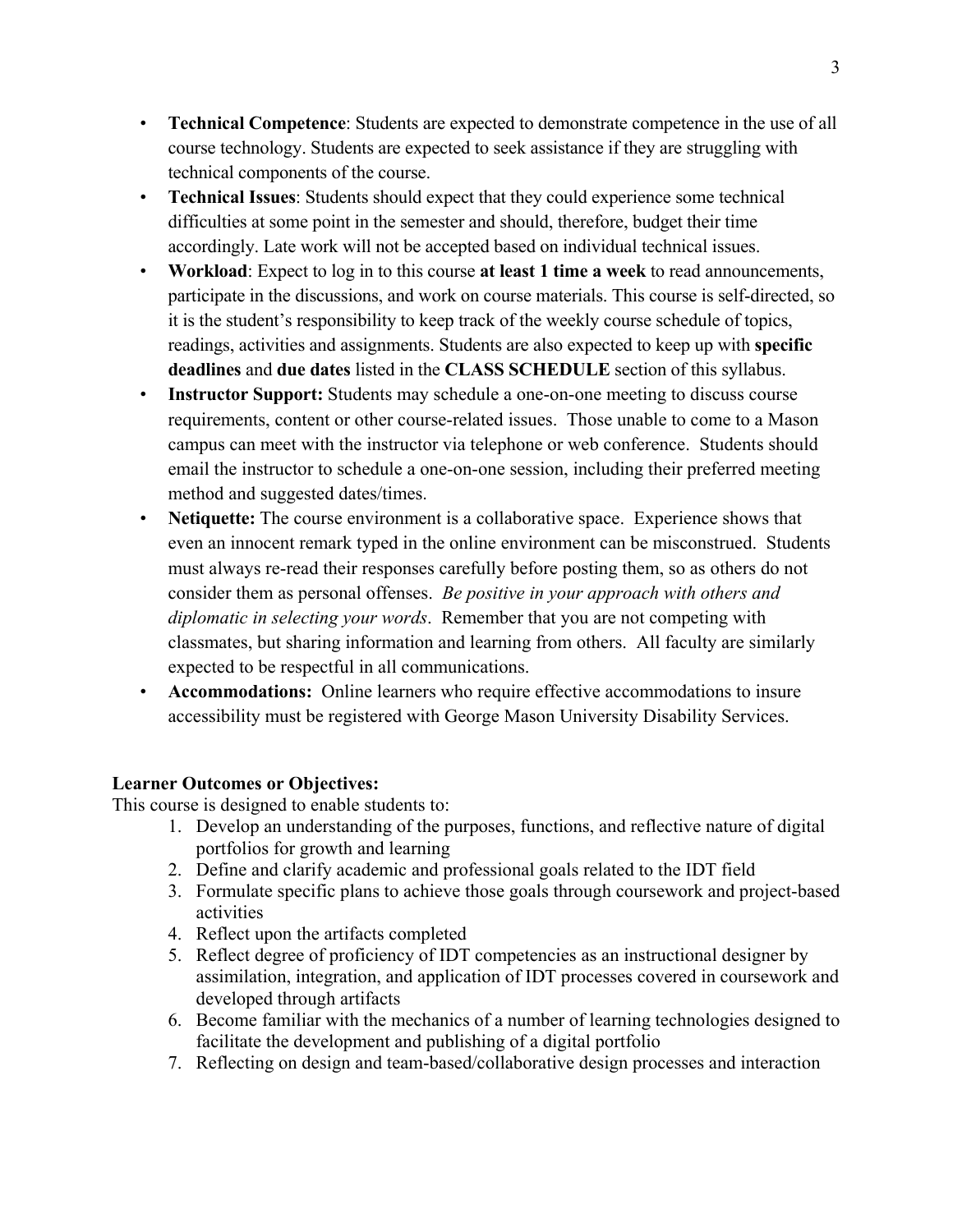#### **Professional Standards:**

Upon completion of this course, students will have met the following professional standards:

2012 IBSTPI [\(International Board of Standards for Training, Performance, and Instruction\)](http://ibstpi.org/introducing-the-2012-instructional-design-competencies/) Instructional Design Competency categories:

- Professional Foundations
- Planning and Analysis
- Design and Development
- Evaluation and Implementation
- Management

Required Text: None

Course Performance Evaluation:

Students are expected to submit all assignments on time in the manner outlined by the instructor (e.g., Blackboard, Tk20, hard copy).

#### **A. Requirements**

The requirement for this course is an IDT digital portfolio. A portfolio is an organized, selective collection of documents designed to facilitate a student's academic and professional development and provide a basis for evaluation of degree progress. The National Learning Infrastructure Initiative (NLII, 2003) defines a digital portfolio as "a collection of authentic and diverse evidence, drawn from a larger archive representing what a person or organization has learned over time, on which the person or organization has reflected, and designed for presentation to one or more audiences for a particular rhetorical purpose." Therefore, an IDT digital portfolio should include representative artifacts from completed coursework and professional experience that demonstrate relevant knowledge and skills of IDT.

The portfolio should include (a) a personal goals statement, (b) a resume, (c) list of courses you have taken to date (include descriptions), (d) a list of representative artifacts (what you perceive as your best work), (e) complete IDT competencies survey, (f) reflections on artifacts that demonstrate proficiencies as an instructional designer. These artifacts should be presented in a web-based format that adheres to web design principles. Examples of exemplary digital portfolios will be provided to scaffold learning.

#### **B. Grading Scale**

A = 94-100; A - = 90-93; B+ = 86-89; B = 80-85; C = 70-79; F = 69 and below

### **PROFESSIONAL DISPOSITIONS**

See<https://cehd.gmu.edu/students/polices-procedures/>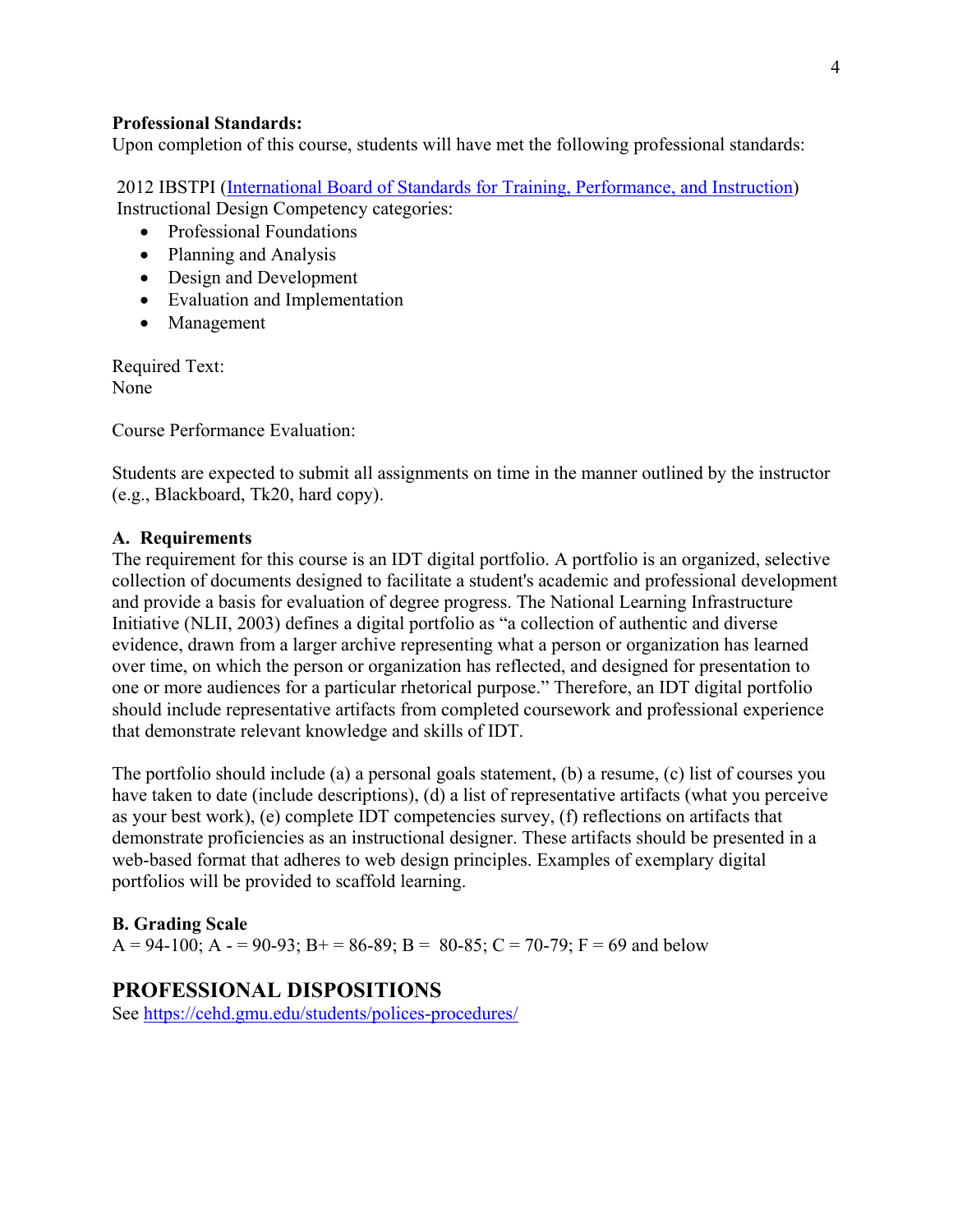# **CORE VALUES COMMITMENT**

The College of Education and Human Development is committed to collaboration, ethical leadership, innovation, research-based practice, and social justice. Students are expected to adhere to these principles. <http://cehd.gmu.edu/values/>

## **GMU POLICIES AND RESOURCES FOR STUDENTS**

*Policies*

- Students must adhere to the guidelines of the George Mason University Honor Code [see [http://catalog.gmu.edu/honor-code/\]](http://catalog.gmu.edu/honor-code/).
- Students must follow the university policy for Responsible Use of Computing [see [http://universitypolicy.gmu.edu/policies/responsible-use-of-computing/\]](http://universitypolicy.gmu.edu/policies/responsible-use-of-computing/).
- Students are responsible for the content of university communications sent to their Mason email account and are required to activate their account and check it regularly. All communication from the university, college, school, and program will be sent to students **solely** through their Mason email account.
- Students with disabilities who seek accommodations in a course must be registered with George Mason University Disability Services. Approved accommodations will begin at the time the written letter from Disability Services is received by the instructor (see [http://ds.gmu.edu/\)](http://ds.gmu.edu/).
- Students must silence all sound emitting devices during class unless otherwise authorized by the instructor.

### *Campus Resources*

- Questions or concerns regarding use of Blackboard should be directed to [https://its.gmu.edu/knowledge-base/blackboard-instructional-technology-support-for](https://its.gmu.edu/knowledge-base/blackboard-instructional-technology-support-for-students/)[students/.](https://its.gmu.edu/knowledge-base/blackboard-instructional-technology-support-for-students/)
- For information on student support resources on campus, see <https://ctfe.gmu.edu/teaching/student-support-resources-on-campus>

### **Notice of mandatory reporting of sexual assault, interpersonal violence, and stalking:**

As a faculty member, I am designated as a "Responsible Employee," and must report all disclosures of sexual assault, interpersonal violence, and stalking to Mason's Title IX Coordinator per University Policy 1202. If you wish to speak with someone confidentially, please contact one of Mason's confidential resources, such as Student Support and Advocacy Center (SSAC) at 703-380-1434 or Counseling and Psychological Services (CAPS) at 703-993- 2380. You may also seek assistance from Mason's Title IX Coordinator by calling 703-993- 8730, or emailing titleix $(\partial g$ mu.edu.

For additional information on the College of Education and Human Development, please visit our website<https://cehd.gmu.edu/students/> .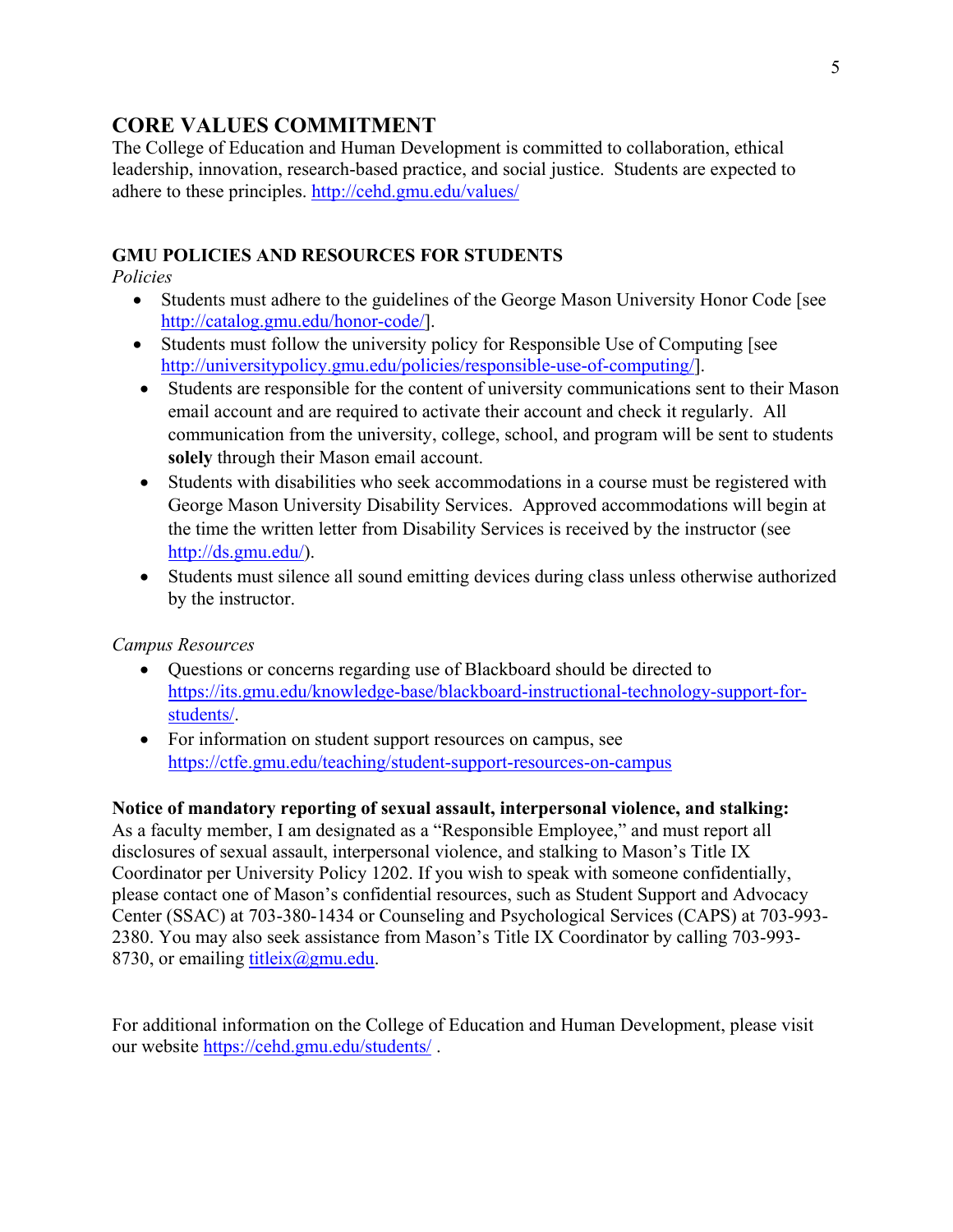## **COURSE SCHEDULE**

### Module 1: Getting Started

The requirement for this course is an IDT digital portfolio. A portfolio is an organized, selective collection of documents designed to facilitate a student's academic and professional development and provide a basis for evaluation of degree progress. Therefore, an IDT digital portfolio should include representative artifacts from completed coursework and professional experience that demonstrate relevant knowledge and skills of IDT.

- Read [My \(simple\) workflow to design and develop a portfolio website](http://www.smashingmagazine.com/2013/06/25/workflow-design-develop-modern-portfolio-website/) by Adham Dannaway
- Go to the Portfolio Preparations, but if you already have a portfolio, skip to Module 2.

### Portfolio Preparations

Consider using one of the development tools listed below to develop your digital portfolio. This is not an exhaustive list, and you may want to look [Lynda.gmu.edu](mailto:http://lynda.gmu.edu) for assistance.

- **Wix** [\(http://www.wix.com\)](http://www.wix.com/)
- **Weebly** [\(http://www.weebly.com\)](http://www.weebly.com/)
- **Squarespace** [\(http://www.squarespace.com\)](http://www.squarespace.com/)
- **WordPress** [\(http://www.wordpress.com\)](http://www.wordpress.com/)

Once you have an online location for your portfolio, submit your portfolio URL through the Learning Management System.

#### Module 2: Portfolio Components

1. Reread the goals of this course that are outlined in the Syllabus and copied below for your convenience.

- A. You will create and publish a digital portfolio that demonstrates effective and meaningful integration and syntheses of Instructional Design and Development (IDT) concepts, principles, and competencies learned across coursework at mid program point.
- B. You will understand the principles of a portfolio from a cognitive perspective and the tools and processes used to create and publish a digital portfolio.
- C. You will develop a digital portfolio that:
	- represents the scope and depth of your goals, plans, and accomplishments in artifacts
	- provides both a vehicle for self-reflection and a comprehensive record of a student's experiences and ongoing progress toward academic and professional goals
	- contains artifacts that demonstrate the IDT competencies
- 2. Review Sample Portfolios; they provide scaffolding for your learning.
- 3. Construct an entry page for your portfolio. Your entry page should contain the following:
	- A. your name and program concentration,
	- B. a brief introductory bio, and
	- C. links to each of the portfolio components.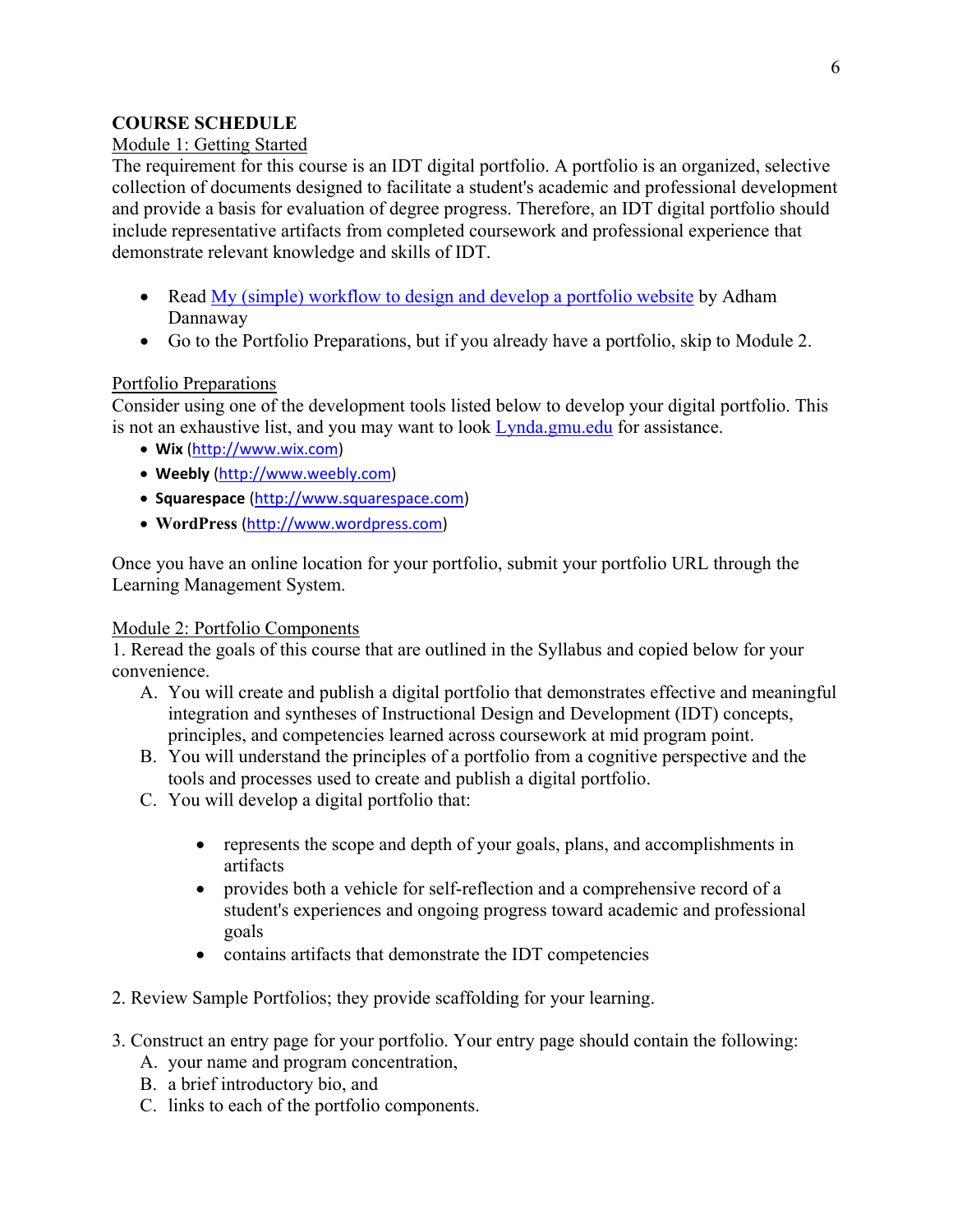4. Review the list of components that are required for your portfolio. Go back to the sample portfolios and see how they included these components. Create pages for each of these components. Link your entry page to these component pages. Begin populating portfolio components that are underlined below:

- A. Personal goals statement
- B. Resume
- C. List of courses you have taken to date (include descriptions and dates)
- D. List of representative artifacts from completed coursework (what you perceive as your best work)
- E. Linking of artifacts to IDT competencies and course assignments
- F. Reflections on the artifacts demonstrating growth and development as an instructional designer.

### Module 3: Evaluation

- 1. Complete all components of your portfolio
- 2. Complete Instructional Design and Technology (IDT) Competencies Survey https://www.surveymonkey.com/r/EDIT601fl18

The purpose of the IDT competencies survey is for you to self-assess your level of competence by indicating whether you have developed: (1) informational knowledge [Info], (2) practice experience [Prac], (3) or full competency [Comp] for each of the competencies. You will also be asked to indicate the courses where you developed these competencies and if you developed these competencies in your workplace, through your coursework, or both. If you have no knowledge of the competency, please select N/A.